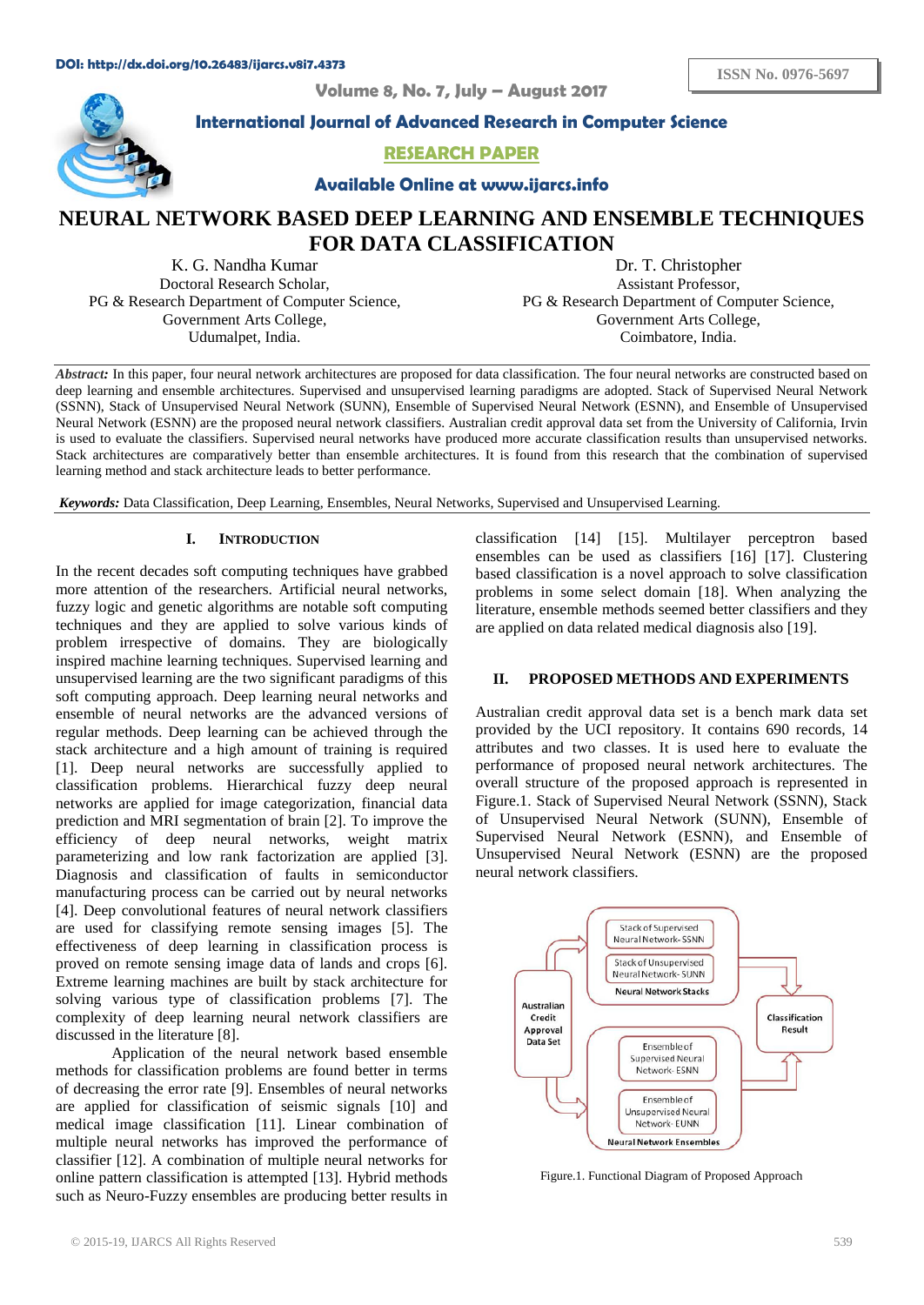The proposed methods are implemented in Python language with the specifications mentioned below.

#### *A. Stack of Supervised Neural Network (SSNN)*

Network Type : Feed forward multilayer network Learning Method : Supervised deep learning Number of Layers: Six layers & completely interconnected No. of Neurons in the input Layer : Eight neurons No. of Neurons in the hidden Layers: Eight neurons No. of Neurons in the output Layer : One neuron<br>Description of layer wise task : Input weights vectors are Description of layer wise task fed into the first layer and in the second layer, the Euclidian distance among the weights is calculated to get better grouping. Perceptron learning rule is applied repeatedly in the third, the fourth and the fifth layers in order to enrich the training of the classifier. The final classification result is derived through the output layer.

## *B. Stack of Unsupervised Neural Network (SUNN)*

Network Type : Feed forward multilayer network Learning Method : Unsupervised deep learning Number of Layers: Six layers & completely interconnected No. of Neurons in the input Layer : Eight neurons No. of Neurons in the hidden Layers: Eight neurons No. of Neurons in the output Layer : One neuron Description of layer wise task : Input weights vectors are fed into the first layer and in the second layer, the Euclidian distance among the weights is calculated to get better grouping. Maxnet activation function is applied repeatedly in the third, the fourth and the fifth layers in order to produce the accurate classification. The final classification result is derived through the output layer.

#### *C. Ensemble of Supervised Neural Network (ESNN)*

Network Type : Feed forward multilayer network Learning Method : Supervised ensemble learning No. of Classifiers in the Ensemble : Three Number of Layers: Four layers & completely interconnected No. of Neurons in the input Layer : Eight neurons No. of Neurons in the hidden Layers: Eight neurons No. of Neurons in the output Layer : One neuron Description of layer wise task : Input weights vectors are

fed into the first layer and in the second layer, the Euclidian distance among the weights is calculated to get better grouping. Perceptron learning rule is applied in the third layer. The final classification result is derived through the output layer. The consolidate result is produced by the ensemble at the end.

## *D. Ensemble of Unsupervised Neural Network (EUNN)*

Network Type : Feed forward multilayer network Learning Method : Unsupervised ensemble learning No. of Classifiers in the Ensemble : Three Number of Layers: Four layers & completely interconnected No. of Neurons in the input Layer : Eight neurons No. of Neurons in the hidden Layers: Eight neurons No. of Neurons in the output Layer : One neuron<br>Description of layer wise task : Input weights vectors are Description of layer wise task fed into the first layer and in the second layer, the Euclidian distance among the weights is calculated to get better grouping. Maxnet activation function is applied in the third layer. The final classification result is derived through the output layer. The consolidate result is produced by the ensemble at the end.

### **III. EXPERIMENTAL RESULTS**

The classification accuracy and mean squared error (MSE) rate are calculated as follows.

$$
Accuracy = (TP+TN)/(TP+FP+TN+FN)
$$

Where,  $TP = True$  Positive Classification,  $TN = True$  Negative Classification,  $FP = False Positive Classification$ , and  $FN =$ False Negative Classification.

$$
MSE = \frac{1}{n} \sum_{i=1}^{n} (\widehat{X_i} - X_i)
$$

Where  $\hat{x_i}$  is a vector of classifications, and  $x_i$  is the vector of observed values corresponding to the inputs to the function which generated the classifications.

The Figure.2. represents the performance accuracy of all the four neural network classifiers. The Figure.3. represents the mean squared error rate of all the four neural network classifiers.







Figure.3. Error rate of proposed classifiers.